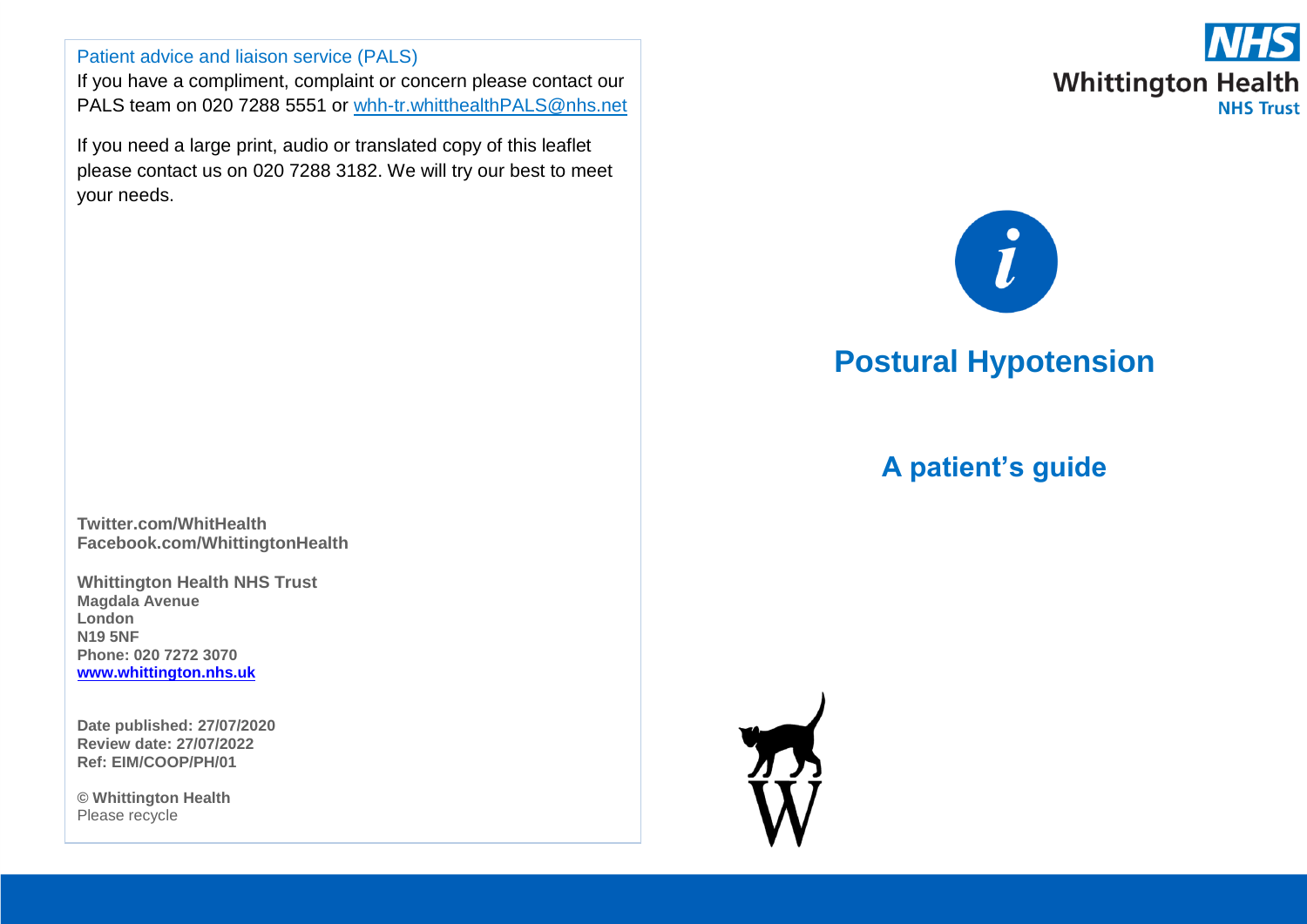### **What is postural hypotension?**

- Postural hypotension is a fall in blood pressure which occurs when sitting or standing up, which can result in certain symptoms due to reduced blood supply to the brain and muscles.
- Symptoms resulting from reduced blood supply to the brain include:
	- o Dizziness
	- o Changes in vision
	- o Blackouts
- Symptoms resulting from reduced blood supply to muscles include:
	- o Pain across back, shoulders and buttocks
	- o Chest pain
	- o Weakness
	- o Fatigue

# **When does it happen?**

- $\bullet$  In the morning when blood pressure is naturally lower
- Suddenly changing position from lying down to sitting or standing
- When sitting, pull your toes up and straighten your knee; Then relax
- When sitting, lift your arms up, thumbs first, and repeat 5 time

## **Emergency Measures**

- Make your family or carer aware if you have postural hypotension.
- Should you start to feel symptoms, you should:
	- $\circ$  STOP what you are doing
	- o SIT down or lie down
	- o DRINK water
- Should you blackout, your family or carer should:
	- o Lie you flat
	- o Do first aid checks (check breathing, check for pulse)
	- o Raise your legs above your hips and hold them for 3-5 minutes
	- $\circ$  If there is no response after this, then phone an ambulance
- Consider a 'Medic-alert' bracelet. Please speak to your local pharmacist about this.
- Please contact your GP for further information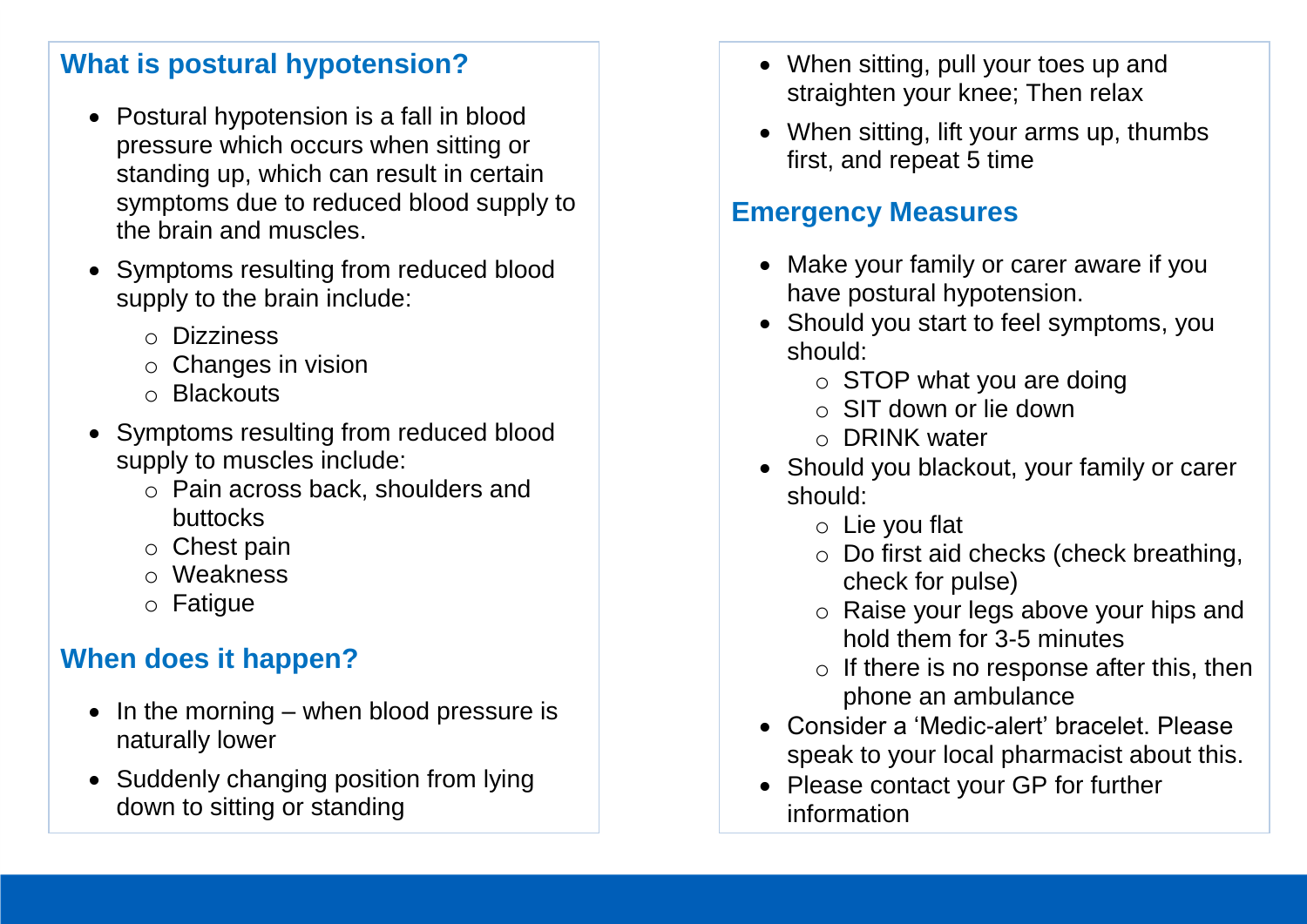#### **New tablets**

- Read the information leaflets for your medications
- Ask your GP or pharmacist if any of your medications may be contributing and need altering (e.g. Parkinson's medications, blood pressure medications, opioid painkillers, benzodiazepines, antidepressants, antipsychotics)
- Medications can sometimes be used to raise blood pressure (e.g. fludrocortisone or midodrine). Please speak to a doctor if you have queries regarding medication

# **Exercises to do when in bed or changing position before you get up**

- When lying down, bend and straighten your leg 5 times
- When lying down or sitting, bend or straighten your ankles 10 times
- When sitting, cross and uncross your legs 5 times on each leg
- On any exertion (as blood goes to the muscles rather than the brain)
- After long periods of inactivity (as blood can pool in the legs)
- After meals (as blood is needed by the digestive system)
- Due to medications (especially those that lower blood pressure)
- Symptoms can be worsened by dehydration, overheating, illness, anxiety and medications

# **Improving control of your postural hypotension**

#### **Avoid dehydration**

- Drink plenty of fluids (2 litres each day  $$ unless you have been advised otherwise by your doctor). This includes water, tea, juice
- Drinks a large glass of water before getting out of bed
- Avoid alcohol